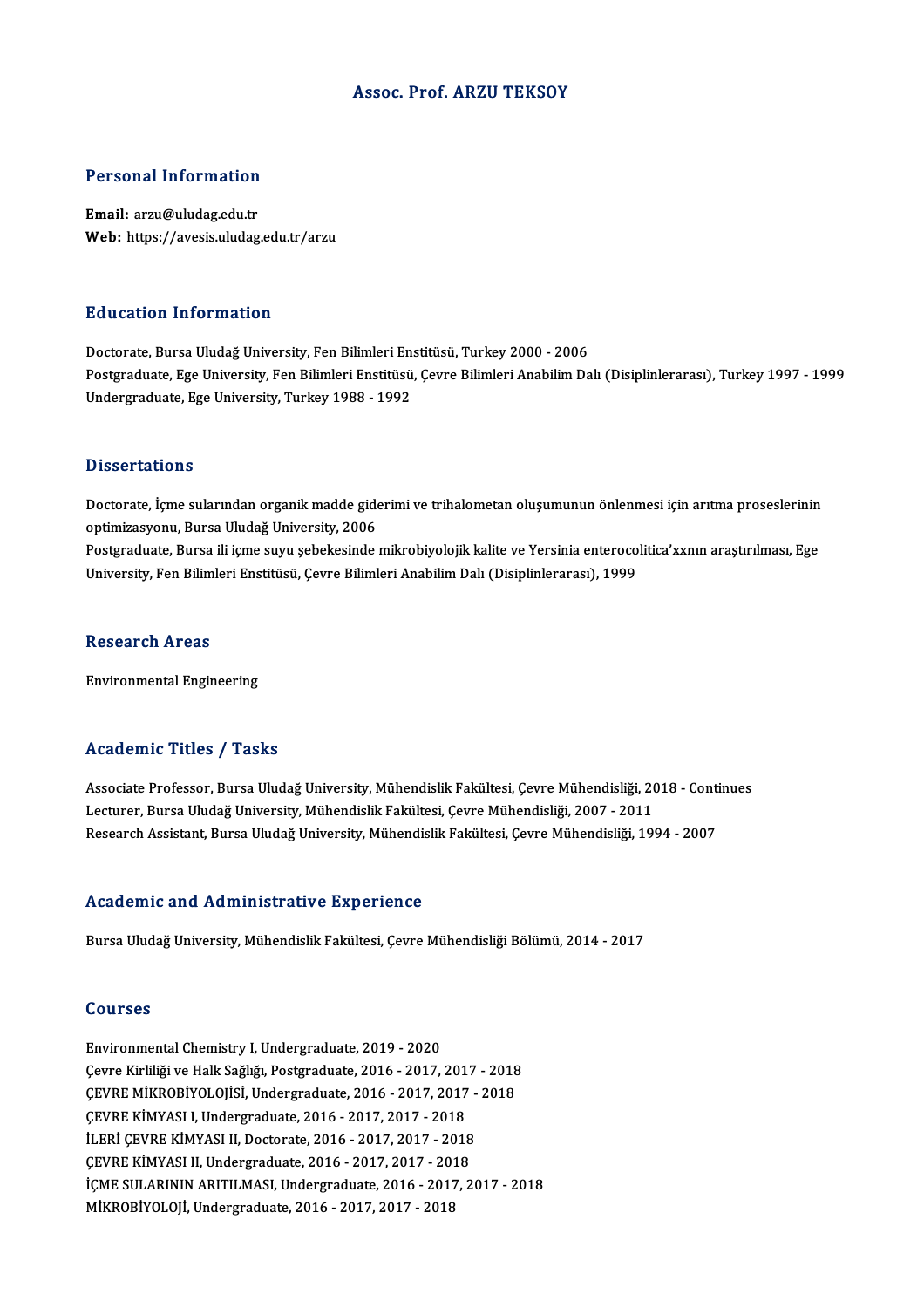### Advising Theses

Advising Theses<br>TEKSOY A., Evaluation of Bursa municipal wastewater treatment plants performances by statistical methods,<br>Pestsyaduate A CÜNES(Student), 2017 rra vising i nosos<br>TEKSOY A., Evaluation of Bursa municip:<br>Postgraduate, A.GÜNEŞ(Student), 2017

# Postgraduate, A.GÜNEŞ(Student), 2017<br>Articles Published in Journals That Entered SCI, SSCI and AHCI Indexes

- rticles Published in Journals That Entered SCI, SSCI and AHCI Indexes<br>I. Applicability of recurrent neural networks to retrieve missing runoff records: challenges and<br>Applicability of recurrent neural networks to retrieve Applicability of recurrence<br>opportunities in Turkey<br>Alexyn<sup>6</sup> V, TEVSOV A Applicability of rec<br>opportunities in Tu<br>Alsavaf Y., TEKSOY A.<br>ENVIRONMENTAL M opportunities in Turkey<br>Alsavaf Y., TEKSOY A.<br>ENVIRONMENTAL MONITORING AND ASSESSMENT, vol.194, no.1, 2022 (Journal Indexed in SCI)<br>INACTIVATION OF E. COLLAND B. SUBTU IS BY SOLAR AND SOLAR/H2O2 BROCESSES Alsavaf Y., TEKSOY A.<br>ENVIRONMENTAL MONITORING AND ASSESSMENT, vol.194, no.1, 2022 (Journal Indexed in SCI)<br>II. INACTIVATION OF E. COLI AND B. SUBTILIS BY SOLAR AND SOLAR/H2O2 PROCESSES IN HUMIC<br>SUPEACE WATERS ENVIRONMENTAL MONTENT<br><mark>INACTIVATION OF</mark><br>SURFACE WATERS **INACTIVATION OF E. COLI AND B<br>SURFACE WATERS<br>Çalışkan Eleren S., Alkan U., Teksoy A.<br>ERESENIUS ENVIRONMENTAL BULLE** SURFACE WATERS<br>Çalışkan Eleren S., Alkan U., Teksoy A.<br>FRESENIUS ENVIRONMENTAL BULLETIN, vol.23, pp.1397-1406, 2014 (Journal Indexed in SCI)<br>Comparison of indicator bactoria inactivation by the ultravialet and the ultravia Calışkan Eleren S., Alkan U., Teksoy A.<br>FRESENIUS ENVIRONMENTAL BULLETIN, vol.23, pp.1397-1406, 2014 (Journal Indexed in SCI)<br>III. Comparison of indicator bacteria inactivation by the ultraviolet and the ultraviolet/hydrog FRESENIUS ENVIRONMENTAL BULLETIN, vol.23, pp.13<br>Comparison of indicator bacteria inactivation by<br>peroxide disinfection processes in humic waters<br>Telsey A. Allian II. Calistan Flaren S. Tenas B. Tenas S Comparison of indicator bacteria inactivation by the ultraviolet and the<br>peroxide disinfection processes in humic waters<br>Teksoy A., Alkan U., Çalışkan Eleren S., Topac B., Topaç Şağban F. O. , Baskaya H. S.<br>JOUPMAL OF WATE peroxide disinfection processes in humic waters<br>Teksoy A., Alkan U., Çalışkan Eleren S., Topac B., Topaç Şağban F. O. , Baskaya H. S.<br>JOURNAL OF WATER AND HEALTH, vol.9, pp.659-669, 2011 (Journal Indexed in SCI)<br>Evaluation Teksoy A., Alkan U., Çalışkan Eleren S., Topac B., Topaç Şağban F. O. , Baskaya H. S.<br>JOURNAL OF WATER AND HEALTH, vol.9, pp.659-669, 2011 (Journal Indexed in S<br>IV. Evaluation of trophic state of lake Uluabat, Turkey<br>Elmac JOURNAL OF WATER AND HEALTH, vol.9, pp.659-669, 2011 (Journ Evaluation of trophic state of lake Uluabat, Turkey<br>Elmacı A., Özengin N., Teksoy A., Topaç Şağban F. O. , Baskaya H. S.<br>JOURNAL OF ENVIRONMENTAL PIOLOCY vol.30, JOURNAL OF ENVIRONMENTAL BIOLOGY, vol.30, pp.757-760, 2009 (Journal Indexed in SCI) Elmacı A., Özengin N., Teksoy A., Topaç Şağban F. O. , Baskaya H. S.<br>JOURNAL OF ENVIRONMENTAL BIOLOGY, vol.30, pp.757-760, 2009 (Journal Indexed in SCI)<br>V. Influence of the treatment process combinations on the formation o **JOURNAL OF ENVIRONMENTAL I**<br>**Influence of the treatment pr<br>Teksoy A., Alkan U., Baskaya H. S.<br>SERARATION AND BURIEICATION** Influence of the treatment process combinations on the formation of THM species in wa<br>Teksoy A., Alkan U., Baskaya H. S.<br>SEPARATION AND PURIFICATION TECHNOLOGY, vol.61, pp.447-454, 2008 (Journal Indexed in SCI)<br>Evaluation Teksoy A., Alkan U., Baskaya H. S.<br>SEPARATION AND PURIFICATION TECHNOLOGY, vol.61, pp.447-454, 2008 (Journal Indexed in SCI)<br>VI. Evaluation of physical, chemical and microbiological properties of lake Uluabat, Turkey Elmacı A., Topaç Şağban F. O., Özengin N., Teksoy A., Kurtoglu S., Baskaya H. S. JOURNAL OF ENVIRONMENTAL BIOLOGY, vol.29, pp.205-210, 2008 (Journal Indexed in SCI) VII. Assessment of heavy metals in Lake Uluabat, Turkey Elmaci A., Teksoy A., Topac F. O., Ozengin N., Kurtoglu S., Baskaya H. S. AFRICAN JOURNAL OF BIOTECHNOLOGY, vol.6, no.19, pp.2236-2244, 2007 (Journal Indexed in SCI) Elmaci A., Teksoy A., Topac F. O., Ozengin N., Kurtoglu S., Baskaya H. S.<br>AFRICAN JOURNAL OF BIOTECHNOLOGY, vol.6, no.19, pp.2236-2244, 2007 (Journal Indexe<br>VIII. Efficiency of the UV/H2O2 process for the disinfection of h AFRICAN JOURNAL OF BIOTECHNOLOGY,<br>Efficiency of the UV/H2O2 process fo<br>Alkan U., Teksoy A., Atesli A., Baskaya H. S.<br>JOUPNAL OF ENVUPONMENTAL SCIENCE Efficiency of the UV/H2O2 process for the disinfection of humic surface waters<br>Alkan U., Teksoy A., Atesli A., Baskaya H. S.<br>JOURNAL OF ENVIRONMENTAL SCIENCE AND HEALTH PART A-TOXIC/HAZARDOUS SUBSTANCES &<br>ENVIRONMENTAL ENC Alkan U., Teksoy A., Atesli A., Baskaya H. S.<br>JOURNAL OF ENVIRONMENTAL SCIENCE AND HEALTH PART A-TOXIC/HAZARDOUS<br>ENVIRONMENTAL ENGINEERING, vol.42, pp.497-506, 2007 (Journal Indexed in SCI)<br>Influence of bumic substances on JOURNAL OF ENVIRONMENTAL SCIENCE AND HEALTH PART A-TOXIC/HAZARDOUS SUBS<br>ENVIRONMENTAL ENGINEERING, vol.42, pp.497-506, 2007 (Journal Indexed in SCI)<br>IX. Influence of humic substances on the ultraviolet disinfection of surf ENVIRONMENTAL ENGINEERING, vol.42, J<br>Influence of humic substances on the<br>Alkan U., Teksoy A., Atesli A., Baskaya H. S.<br>WATER AND ENVIRONMENT JOURNAL JY Influence of humic substances on the ultraviolet disinfection of surface water<br>Alkan U., Teksoy A., Atesli A., Baskaya H. S.<br>WATER AND ENVIRONMENT JOURNAL, vol.21, pp.61-68, 2007 (Journal Indexed in SCI)<br>IIV (11202 disinfe Alkan U., Teksoy A., Atesli A., Baskaya H. S.<br>WATER AND ENVIRONMENT JOURNAL, vol.21, pp.61-68, 2007 (Journal Index<br>X. UV/H2O2 disinfection of humic substance containing surface waters
	- WATER AND ENVIRONMEN<br>UV/H2O2 disinfection of<br>Alkan U., Teksoy A., Atesli A. X. UV/H2O2 disinfection of humic substance containing surface waters<br>Alkan U., Teksoy A., Atesli A.<br>EKOLOJI, vol.16, pp.21-28, 2007 (Journal Indexed in SCI)

#### Articles Published in Other Journals

Tticles Published in Other Journals<br>I. BÜYÜKBAŞ VE KÜÇÜKBAŞ HAYVAN ATIKLARINDAN BİYOGAZ ÜRETİM POTANSİYELİNİN<br>PELİPLENMESİ: PALIKESİR İLİ ÖRNEĞİ ABEL TABABUNUN ATT BELIRLENMESI<br>BÜYÜKBAŞ VE KÜÇÜKBAŞ HAYVAN ATI<br>BELİRLENMESİ: BALIKESİR İLİ ÖRNEĞİ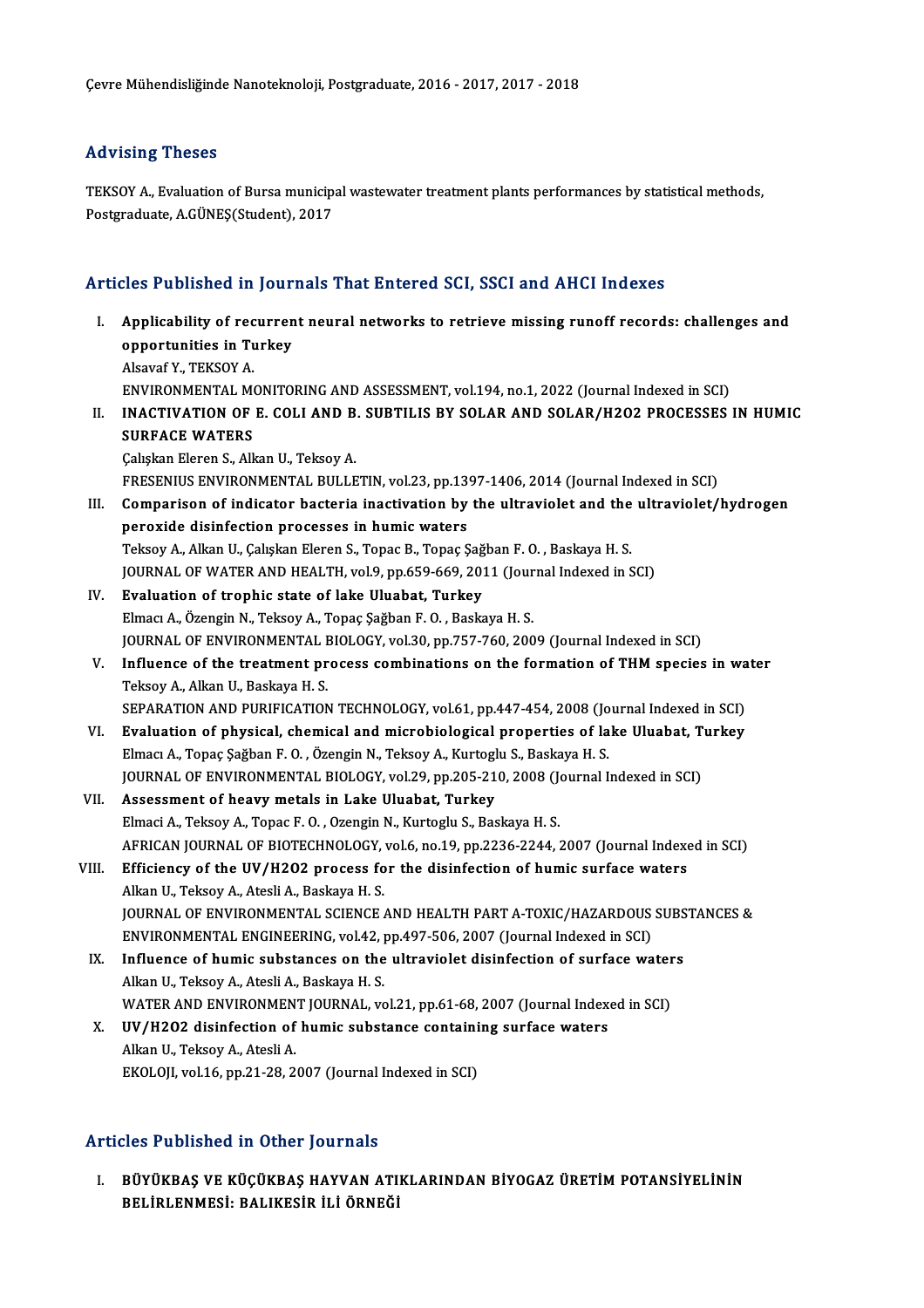Salihoğlu N.K., Teksoy A., Altan K.

Salihoğlu N. K. , Teksoy A., Altan K.<br>Ömer Halisdemir Üniversitesi Mühendislik Bilimleri Dergisi, vol.8, no.1, 2019 (Other Refereed National Journals)<br>KARSAK DERESİ'NDE SILKAL İTESİNİN İZLENMESİ VE GEMLİK KÖREFZİ'NE ETKİSİ Salihoğlu N. K. , Teksoy A., Altan K.<br>Ömer Halisdemir Üniversitesi Mühendislik Bilimleri Dergisi, vol.8, no.1, 2019 (Other Refereed National II.<br>II. KARSAK DERESİ'NDE SU KALİTESİNİN İZLENMESİ VE GEMLİK KÖRFEZİ'NE ETKİSİNİN Ömer Halisdemir Ünivers<br>KARSAK DERESİ'NDE<br>DEĞERLENDİRİLMESİ<br>Teksev A. Katin A. Exal A KARSAK DERESI'NDE SU KALI<br>DEĞERLENDİRİLMESİ<br>Teksoy A., Katip A., Erol Nalbur B.<br>Uludağ University Journal of The L DEĞERLENDİRİLMESİ<br>Teksoy A., Katip A., Erol Nalbur B.<br>Uludağ University Journal of The Faculty of Engineering, vol.24, no.1, 2019 (Other Refereed National Journals) Teksoy A., Katip A., Erol Nalbur B.<br>Uludağ University Journal of The Faculty of Engineering, vol.24, no.1, 2019 (Other Refereed National Jour)<br>III. BURSA İLİ DENİZ KIYILARININ MİKROBİYOLOJİK KİRLİLİK AÇISINDAN DEĞERLENDİRİ Uludağ University Journal of The Facul<br>BURSA İLİ DENİZ KIYILARININ Mİ<br>EROL NALBUR B., TEKSOY A., KATİP A.<br>Caura Bilim va Talmalaji yal 3 no 3 nn BURSA İLİ DENİZ KIYILARININ MİKROBİYOLOJİK KİRLİLİK AÇISINDAN DEĞER<br>EROL NALBUR B., TEKSOY A., KATİP A.<br>Çevre Bilim ve Teknoloji, vol.3, no.3, pp.53-67, 2018 (Other Refereed National Journals)<br>Modelling Dimetheste Bemevel EROL NALBUR B., TEKSOY A., KATİP A.<br>Cevre Bilim ve Teknoloji, vol.3, no.3, pp.53-67, 2018 (Other Refereed National Journals)<br>IV. Modelling Dimethoate Removal by Fenton-Like Process Using Response Surface Methodology<br>Frel N Gevre Bilim ve Teknoloji, vol.3, no.3, pp.53-67, 2018 (C)<br>Modelling Dimethoate Removal by Fenton-Like<br>Erol Nalbur B., Teksoy A., Akal Solmaz S. K. , Azak S. H.<br>Preseedings vol.2, no.11, np.249, 255, 2019 (Refereed Modelling Dimethoate Removal by Fenton-Like Process Using Response Sur<br>Erol Nalbur B., Teksoy A., Akal Solmaz S. K. , Azak S. H.<br>Proceedings, vol.2, no.11, pp.249-255, 2018 (Refereed Journals of Other Institutions)<br>Prinkin Erol Nalbur B., Teksoy A., Akal Solmaz S. K. , Azak S. H.<br>Proceedings, vol.2, no.11, pp.249-255, 2018 (Refereed Journals of Other Institutions)<br>V. Drinking Water Disinfection by Solar Radiation Teksoy A., Çalışkan Eleren S. Drinking Water Disinfection by Solar Radiation<br>Teksoy A., Çalışkan Eleren S.<br>Environment and Ecology Research, vol.5, no.5, pp.400-408, 2017 (Refereed Journals of Other Institutions)<br>ASSESSMENT OF WATER AND WASTEWATER POTE Teksoy A., Çalışkan Eleren S.<br>Environment and Ecology Research, vol.5, no.5, pp.400-408, 2017 (Refereed Journa<br>VI. ASSESSMENT OF WATER AND WASTEWATER POTENTIAL OF BURSA CITY<br>Teksov A. Enel Nelbur B. Akal Selman S. K. Environment and Ecology Research, vol.5, i<br>ASSESSMENT OF WATER AND WASTE<br>Teksoy A., Erol Nalbur B., Akal Solmaz S. K.<br>Uludeğ University Journal of The Ecoulty of ASSESSMENT OF WATER AND WASTEWATER POTENTIAL OF BURSA CITY<br>Teksoy A., Erol Nalbur B., Akal Solmaz S. K.<br>Uludağ University Journal of The Faculty of Engineering, vol.22, no.1, pp.115-123, 2017 (Refereed Journals of<br>Other In Teksoy A., Erol Nall<br>Uludağ University J<br>Other Institutions)<br>Uluabat Gölü fizil Uludağ University Journal of The Faculty of Engineering, vol.22, no.1, pp.115-123, 2017 (Refereed Journal of The Faculty of Engineering, vol.22, no.1, pp.115-123, 2017 (Refereed Journal of The Theories)<br>VII. Uluabat gölü f Other Institutions)<br>Uluabat gölü fizikokimyasal özelliklerinin yönetmelikler çerçe<br>Elmacı A., Topaç Şağban F. O. , Teksoy A., Özengin N., Hüseyin Savaş B.<br>Hül Mühandislik Mimarlık Fakültesi Dergisi vol 15. nn 149,157, 2010 Uluabat gölü fizikokimyasal özelliklerinin yönetmelikler çerçevesinde değerlendirilmesi<br>Elmacı A., Topaç Şağban F. O. , Teksoy A., Özengin N., Hüseyin Savaş B.<br>U.Ü. Mühendislik-Mimarlık Fakültesi Dergisi, vol.15, pp.149-15 Elmacı A., Topaç Şağban F. O. , Teksoy A., Özengin N., Hüseyin Savaş B.<br>U.Ü. Mühendislik-Mimarlık Fakültesi Dergisi, vol.15, pp.149-157, 2010 (Other Refereed National Jo<br>VIII. ULUABAT GÖLÜ FİZİKOKİMYASAL ÖZELLİKLERİNİN U.Ü. Mühendislik-Mimarlı<br>ULUABAT GÖLÜ FİZİK<br>DEĞERLENDİRİLMESİ<br>Elmacı A. Tanas Sağban l ULUABAT GÖLÜ FİZİKOKİMYASAL ÖZELLİKLERİNİNYÖNET<br>DEĞERLENDİRİLMESİ<br>Elmacı A., Topaç Şağban F. O. , Teksoy A., Özengin N., Başkaya H. S.<br>Uludağ Üniversitesi Mühandislik Mimarlık Fakültesi Dergisi val 15 DEĞERLENDİRİLMESİ<br>Elmacı A., Topaç Şağban F. O. , Teksoy A., Özengin N., Başkaya H. S.<br>Uludağ Üniversitesi Mühendislik Mimarlık Fakültesi Dergisi, vol.15, no.1, pp.149-157, 2010 (Other Refereed<br>National Journals) Elmacı A., Topaç Şağban F. O., Teksoy A., Özengin N., Başkaya H. S. IX. Uluabat Gölünün Mikrobiyolojik Özelliklerinin mevsimsel değişiminin izlenmesi National Journals)<br>Uluabat Gölünün Mikrobiyolojik Özelliklerinin mevsimsel o<br>Elmacı A., Teksoy A., Topaç Şağban F. O. , Özengin N., Başkaya H. S.<br>Uludeğ Üniversitesi Mühandislik Mimarlık Fakültesi Dergisi val 12 Uludağ Üniversitesi Mühendislik Mimarlık Fakültesi Dergisi, vol.13, no.1, pp.93-103, 2008 (Other Refereed National<br>Journals) Elmacı A.,<br>Uludağ Ün<br>Journals)<br>Vünevsel Uludağ Üniversitesi Mühendislik Mimarlık Fakültesi Dergisi, vol.13, no.1, pp.93-103, 2008 (Other Refer Journals)<br>Journals)<br>X. Yüzeysel sulardaki doğal organik maddelerin gideriminde uygun koagülasyon şartlarının<br>halirlarma Journals)<br>Yüzeysel sula<br>belirlenmesi<br>Alkan U. Tekse Yüzeysel sulardaki doğal<br>belirlenmesi<br>Alkan U., Teksoy A., Ateşli A.<br>Ekalaji vel 15, no 59, nn 19. belirlenmesi<br>Alkan U., Teksoy A., Ateşli A.<br>Ekoloji, vol.15, no.59, pp.18-26, 2006 (Other Refereed National Journals)<br>Punse İli Kantael Atıkay Anıtma Tesislaninin Barı Biyalejik ve Eiri Alkan U., Teksoy A., Ateşli A.<br>Ekoloji, vol.15, no.59, pp.18-26, 2006 (Other Refereed National Journals)<br>XI. Bursa İli Kentsel Atıksu Arıtma Tesislerinin Bazı Biyolojik ve Fiziko-Kimyasal Özelliklerinin<br>İnselepmesi Ekoloji, vol.15,<br><mark>Bursa İli Ker</mark><br>İncelenmesi.<br><sup>Tolsov A. Elm</sub></sup> Bursa İli Kentsel<br>İncelenmesi.<br>Teksoy A., Elmacı A.<br>Akalaji vol 12. no 56 İncelenmesi.<br>Teksoy A., Elmacı A.<br>ekoloji, vol.13, no.50, pp.1-5, 2006 (Other Refereed National Journals)<br>İsme Suvu, Sabakasinda Paktariyal Yanidan Coğalmayı, Etkileye Teksoy A., Elmacı A.<br>ekoloji, vol.13, no.50, pp.1-5, 2006 (Other Refereed National Journals)<br>XII. İçme Suyu Şebekesinde Bakteriyel Yeniden Çoğalmayı Etkileyen Faktörlerin Belirlenmesi.<br>Alkan II. Teksov A. Asar Ö ekoloji, vol.13, no.50, pp.1-5<br>**İçme Suyu Şebekesinde**<br>Alkan U., Teksoy A., Acar Ö.<br><sup>İtü</sup> dergisi (e.su kirlenmesi ) İçme Suyu Şebekesinde Bakteriyel Yeniden Çoğalmayı Etkileyen Faktörlerin Belirlen<br>Alkan U., Teksoy A., Acar Ö.<br>itü dergisi/e su kirlenmesi kontrolü, vol.15, pp.43-55, 2005 (Other Refereed National Journals)<br>Arıtma samuru u Alkan U., Teksoy A., Acar Ö.<br>itü dergisi/e su kirlenmesi kontrolü, vol.15, pp.43-55, 2005 (Other Refereed National Journals)<br>XIII. Arıtma çamuru uygulanmış bir topraktaki organik azotun mineralizasyonu üzerine bir çalı itü dergisi/e su kirlenmesi kontrolü, vol.15, pp.43-55, 2005 (Other Refereed National Journals)<br>Arıtma çamuru uygulanmış bir topraktaki organik azotun mineralizasyonu üzerine l<br>Topaç Şağban F. O. , Teksoy A., Başkaya H. S. Arıtma çamuru uygulanmış bir topraktaki organik azotun minera<br>Topaç Şağban F. O. , Teksoy A., Başkaya H. S.<br>Ekoloji, vol.12, no.46, pp.12-16, 2003 (Other Refereed National Journals)

### Refereed Congress / Symposium Publications in Proceedings

efereed Congress / Symposium Publications in Proceedings<br>I. Yüzeysel Sularda Koagülasyon Prosesi ile Organik Madde Giderim Verimliliğinin UV Absorbansı ile<br>Ralinlarmesi reed dong:<br>Yüzeysel Sul<br>Belirlenmesi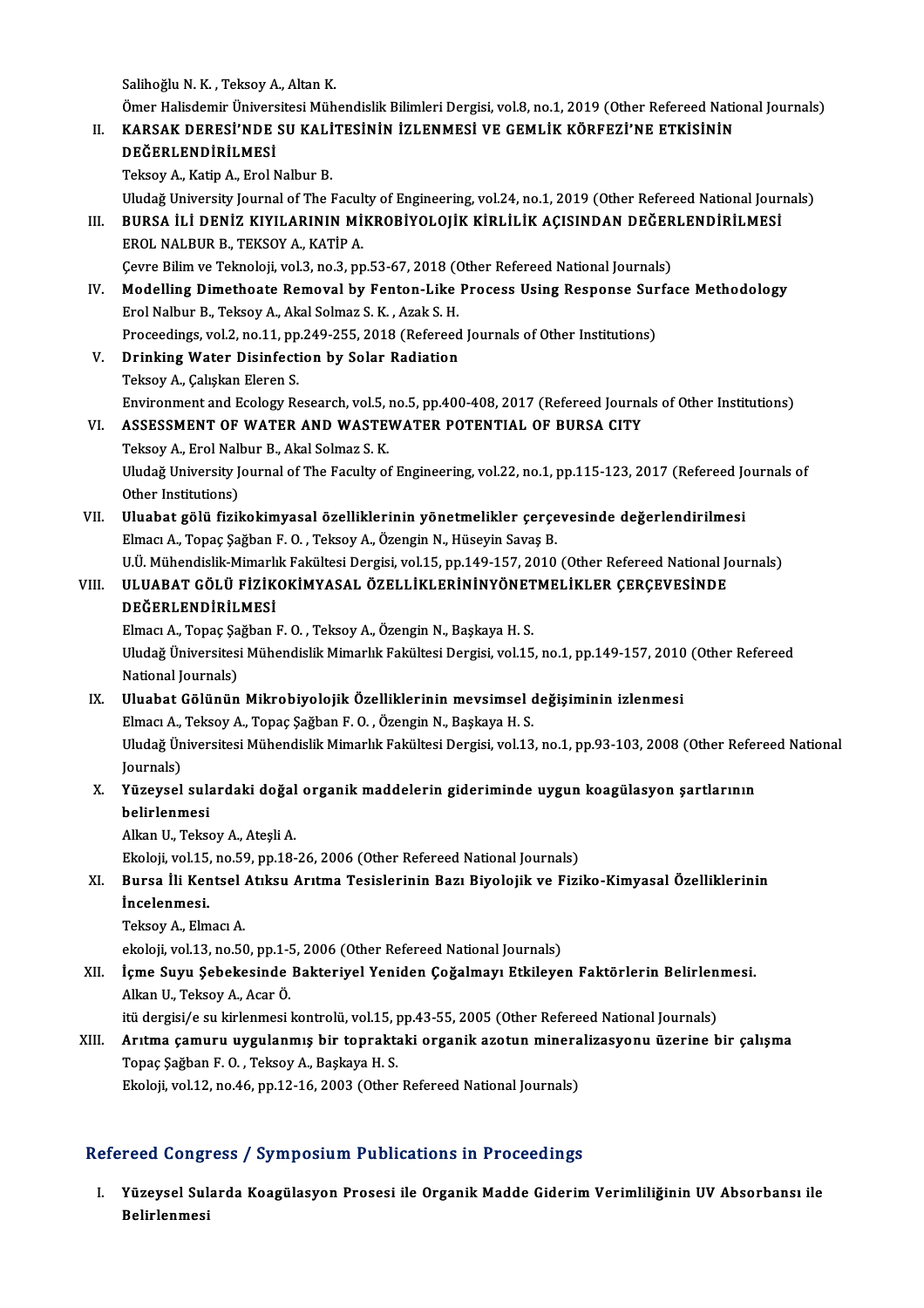TeksoyA.

Teksoy A.<br>INTERNATIONAL SYMPOSIUM ON URBAN WATER ANDWASTEWATER MANAGEMENT, Denizli, Turkey, 25 - 27<br>Ostabar 2018 Teksoy A.<br>INTERNATION<br>October 2018<br>Iame Suuu De INTERNATIONAL SYMPOSIUM ON URBAN WATER ANDWASTEWATER MANAG<br>October 2018<br>II. Içme Suyu Dağıtım Sistemlerinde Trihalometan Oluşumu Ve Kontrolü<br>TEKSOY A

October 20<br>**İçme Suy**ı<br>TEKSOY A. İçme Suyu Dağıtım Sistemlerinde Trihalometan Oluşumu<br>TEKSOY A.<br>Uluslararası kentsel su ve atıksu yönetimi, 26 - 28 October 2016<br>İCME SUVU MİKRORİYAL KALİTESİNİN KORUNMASINDA

## TEKSOY A.<br>Uluslararası kentsel su ve atıksu yönetimi, 26 - 28 October 2016<br>III. İÇME SUYU MİKROBİYAL KALİTESİNİN KORUNMASINDA ASİMİLE EDİLEBİLİR ORGANİK KARBONUN<br>ÖNEMİ Uluslara<br>İÇME S<br>ÖNEMİ<br>TEKSOV İÇME SUYU MİKRO<br>ÖNEMİ<br>TEKSOY A., Taşkın K.<br>Uluslararası Su ve Co

**ÖNEMİ**<br>TEKSOY A., Taşkın K.<br>Uluslararası Su ve Çevre Kongresi, 23 - 24 March 2018

## TEKSOY A., Taşkın K.<br>Uluslararası Su ve Çevre Kongresi, 23 - 24 March 2018<br>IV. Determination of inactivation efficiency of copper ions on bacteria by adenosine tri-phosphate<br>(ATP) analyses Uluslararası Su ve<br>Determination<br>(ATP) analyses<br><sup>Telreov A</sup> Calislia Determination of inactivation efficienc<br>(ATP) analyses<br>Teksoy A., Çalışkan Eleren S., Erol Nalbur B.<br>2. ICOCEE İzmin Turkey 24, 27 April 2019

(ATP) analyses<br>Teksoy A., Çalışkan Eleren S., Erol Nalbur B.<br>3. ICOCEE, İzmir, Turkey, 24 - 27 April 2018<br>KARASAL, KİRLETİCİ KAYNAKLARININ

- Teksoy A., Çalışkan Eleren S., Erol Nalbur B.<br>3. ICOCEE, İzmir, Turkey, 24 27 April 2018<br>V. KARASAL KİRLETİCİ KAYNAKLARININ GEMLİK KÖRFEZİNE ETKİSİ: KARSAK DERESİ ÖRNEĞİ<br>TEKSOY A., KATİP A., EROL NALBUR B. 3. ICOCEE, İzmir, Turkey, 24 - 27 April 7<br>**KARASAL KİRLETİCİ KAYNAKLARI**<br>TEKSOY A., KATİP A., EROL NALBUR B.<br>III USAL CEVPE DENİZ VE KIYI KİDLİL
	- ULUSAL ÇEVRE,DENİZVEKIYIKİRLİLİĞİ SEMPOZYUMU(UCEDKKS-2017-BURSA),Turkey,10 -12October 2017
- TEKSOY A., KATİP A., EROL NALBUR B.<br>ULUSAL ÇEVRE, DENİZ VE KIYI KİRLİLİĞİ SEMPOZYUMU (UCEDKKS-2017-BURSA), Turkey, 10 12 October 2017<br>VI. The Evaluation of Environmental Engineering Education Programme A Case Study o ULUSAL ÇEVRE, DENİZ VE<br>The Evaluation of Envire<br>University from Turkey<br>EPOL NALBUR B. TEVSOV The Evaluation of Environmental Engineeri<br>University from Turkey<br>EROL NALBUR B., TEKSOY A., AKAL SOLMAZ S.K.<br>International Science and Technology Conference University from Turkey<br>EROL NALBUR B., TEKSOY A., AKAL SOLMAZ S. K.<br>International Science and Technology Conference, 13 - 15 July 2016

## EROL NALBUR B., TEKSOY A., AKAL SOLMAZ S. K.<br>International Science and Technology Conference, 13 - 15 July 20<br>VII. DRINKING WATER DISINFECTION BY SOLAR RADIATION<br>Teksov A. Cakskan Flaren S. International Science and Te<br>DRINKING WATER DISIN<br>Teksoy A., Çalışkan Eleren S.<br>1st INTERNATIONALELACK

DRINKING WATER DISINFECTION BY SOLAR RADIATION<br>Teksoy A., Çalışkan Eleren S.<br>1st INTERNATIONALBLACK SEA CONGRESS ONENVIRONMENTAL SCIENCES, Giresun, Turkey, 31 August - 03<br>Sentember 2016, np.267 Teksoy A., Çalışkan Elerer<br>1st INTERNATIONALBLA<br>September 2016, pp.367<br>İCME SIIVII DAĞITIM S 1st INTERNATIONALBLACK SEA CONGRESS ONENVIRONMENTAL SCIENCES, Giresur<br>September 2016, pp.367<br>VIII. **İÇME SUYU DAĞITIM SİSTEMLERİNDE BİYOFİLM OLUŞUMU VE KONTROLÜ**<br>TEKSOV A

## September<br>**İÇME SUY**<br>TEKSOY A. İÇME SUYU DAĞITIM SİSTEMLERİNDE BİYOFİLM OLUŞUMU VE<br>TEKSOY A.<br>11. Ulusal Çevre Mühendisliği Kongresi, Turkey, 15 - 17 October 2015<br>PURSA İLİ DENİZ KIYU ARININ MİKRORİYOLOJİK KİRLİLİK ACI

## TEKSOY A.<br>11. Ulusal Çevre Mühendisliği Kongresi, Turkey, 15 - 17 October 2015<br>IX. BURSA İLİ DENİZ KIYILARININ MİKROBİYOLOJİK KİRLİLİK AÇISINDAN DEĞERLENDİRİLMESİ<br>FROL NALBUR B. TEKSOV A. KATİR A 11. Ulusal Çevre Mühendisliği Kongresi<br>BURSA İLİ DENİZ KIYILARININ Mİ<br>EROL NALBUR B., TEKSOY A., KATİP A.<br>11. Ulusal Çavre Mühendisliği Kongresi BURSA İLİ DENİZ KIYILARININ MİKROBİYOLOJİK KİRLİLİK AÇI<br>EROL NALBUR B., TEKSOY A., KATİP A.<br>11. Ulusal Çevre Mühendisliği Kongresi, Turkey, 15 - 17 October 2015<br>Qesunanse and Esta of Bestisides in Munisinal Westswater Tra EROL NALBUR B., TEKSOY A., KATİP A.<br>11. Ulusal Çevre Mühendisliği Kongresi, Turkey, 15 - 17 October 2015<br>X. Occurance and Fate of Pesticides in Municipal Wastewater Treatment Systems<br>FROL NALBUR R. TEKSOY A.

11. Ulusal Çevre Mühendisliğ.<br>Occurance and Fate of Pe.<br>EROL NALBUR B., TEKSOY A. Occurance and Fate of Pesticides in Municipal Wastewater Treatment System:<br>EROL NALBUR B., TEKSOY A.<br>International Environmental Science Symposium of Van (IESSV 2014), 4 - 07 July 2014<br>Biological treatment of table alive p

## EROL NALBUR B., TEKSOY A.<br>International Environmental Science Symposium of Van (IESSV 2014), 4 - 07 July 2014<br>XI. Biological treatment of table olive processing wastewater by using salinity acclimated A.niger<br>TEKSOY A. ERO International Environmental Science Sym<br>Biological treatment of table olive p<br>TEKSOY A., EROL NALBUR B., MESTAN S.<br>International Environmental Science Sym Biological treatment of table olive processing wastewater by using salinity accepts<br>TEKSOY A., EROL NALBUR B., MESTAN S.<br>International Environmental Science Symposium of Van (IESSV 2014), 4 - 07 June 2014<br>Heing flow syteme

## TEKSOY A., EROL NALBUR B., MESTAN S.<br>International Environmental Science Symposium of Van (IESSV 2014), 4 - 0<br>XII. Using flow cytometry for assessment of microbial quality of water<br>TEVSOY A. EREDERIV H International Environmen<br>Using flow cytometry<br>TEKSOY A., FREDERİK H.<br>International conference Using flow cytometry for assessment of microbial quality of water<br>TEKSOY A., FREDERİK H.<br>International conference on environmental engineering science and technology (ICOEST 2013), Turkey, 23 - 28<br>Iune 2013 TEKSOY A.,<br>Internation<br>June 2013<br>Coure Mül

International conference on environmental engineering scie<br>June 2013<br>XIII. Cevre Mühendisliği nde Nanoteknolojik Uygulamalar<br>TEVSOV A June 2013<br>**Çevre Mü**<br>TEKSOY A.<br>Uludağ Üni Çevre Mühendisliği nde Nanoteknolojik Uygulamalar<br>TEKSOY A.<br>Uludağ Üniversitesi II. Bilgilendirme ve Ar-Ge Günleri, France, 15 - 16 November 2011<br>Cünes Bedyssyonu ile Vüzeysel Sulerur Dezerfeksiyenu

- TEKSOY A.<br>Uludağ Üniversitesi II. Bilgilendirme ve Ar-Ge Günleri, France, 1<br>XIV. Güneş Radyasyonu ile Yüzeysel Suların Dezenfeksiyonu<br>ÇALIŞKAN ELEREN S., ALKAN U., TEKSOY A., ŞENGÜL B. Uludağ Üniversitesi II. Bilgilendirme ve Ar-Ge Günleri, Fı<br>Güneş Radyasyonu ile Yüzeysel Suların Dezenfek:<br>ÇALIŞKAN ELEREN S., ALKAN U., TEKSOY A., ŞENGÜL B.<br>Uludağ Üniversitesi II. Bilgilandirme ve Ar Ge Günleri, Eı Uludağ Üniversitesi II. Bilgilendirme ve Ar-Ge Günleri, France, 15 - 16 November 2011 CALISKAN ELEREN S., ALKAN U., TEKSOY A., ŞENGÜL B.<br>Uludağ Üniversitesi II. Bilgilendirme ve Ar-Ge Günleri, France, 15 - 16 November 2011<br>XV. Determination of Microbial Quality of Drinking Water in a Distribution System
- Uludağ Üniversitesi II. Bilgilendi<br>Determination of Microbial (<br>TEKSOY A., ALKAN U., ELTEM R.<br>FUROCA European Esalagisal Ce TEKSOY A., ALKAN U., ELTEM R.<br>EUROCA European Ecological Congress, 8-13 Kasım 2005, Turkey, 8 - 13 November 2005

XVI. Trophic State Evaluation of Lake Uluabat in Bursa Turkey